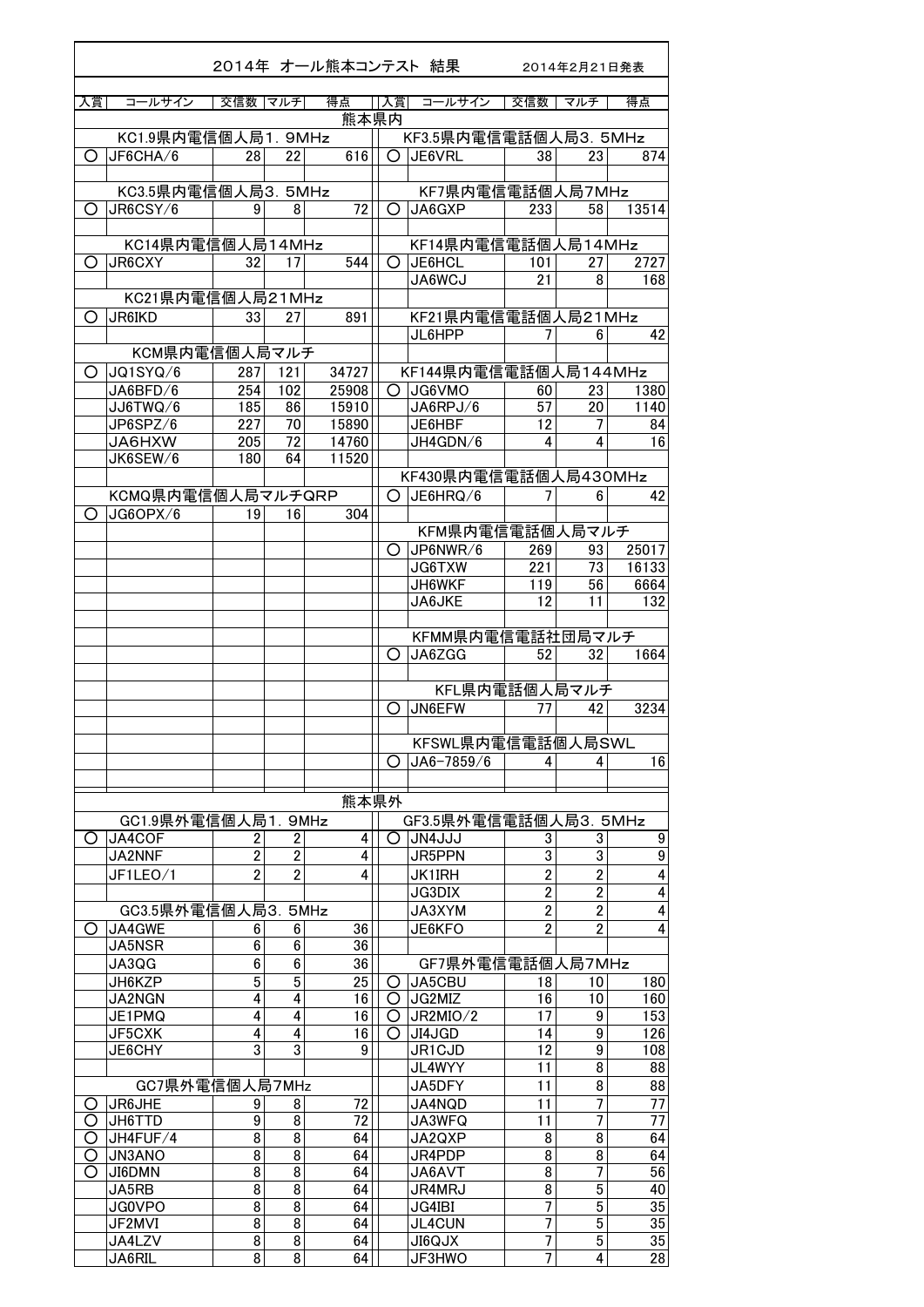|   | JA6CYL                  | 8                                         | 7                                | 56               |   | JK1BII               | 7                   | 4                                | 28                                  |
|---|-------------------------|-------------------------------------------|----------------------------------|------------------|---|----------------------|---------------------|----------------------------------|-------------------------------------|
|   | JE6CIY/4                | 7                                         | 7                                | 49               |   | JG2QUM               | 5                   | $\overline{5}$                   | $\overline{25}$                     |
|   | JR3NDM                  | 7                                         | $\overline{1}$                   | 49               |   | <b>JJ0FSM</b>        | 5                   | 5                                | 25                                  |
|   | <b>JK3TJM</b>           | 7                                         | 7                                | 49               |   | <b>JA0ITY</b>        | 5                   | $\overline{5}$                   | 25                                  |
|   | JA6FOF/6                | 7                                         | 7                                | 49               |   | <b>JM6IAU</b>        | 6                   | 4                                | 24                                  |
|   | JA6URZ<br>JF1XUM/2      | 7                                         | 7<br>7                           | 49<br>49         |   | JR6KBF/6<br>JA70DY   | 6<br>$\bf 6$        | 4<br>4                           | 24<br>24                            |
|   | JA1AMN                  | 7<br>7                                    | 7                                | 49               |   | JA1PI                | $\overline{5}$      | 4                                | 20                                  |
|   | JH2FOR                  | $\overline{8}$                            | $\overline{6}$                   | 48               |   | JA1LPQ               | $\overline{5}$      | 4                                | $\overline{20}$                     |
|   | JA1VVH                  | 7                                         | $6\phantom{a}$                   | 42               |   | JH4EMK               | $\overline{5}$      | 4                                | 20                                  |
|   | JA4EUF/3                | 6                                         | $\bf 6$                          | 36               |   | <b>JA9IXJ</b>        | 5                   | 4                                | $\overline{20}$                     |
|   | JA2HJP                  | 6                                         | $\bf 6$                          | 36               |   | <b>JH0DSX</b>        | $\overline{5}$      | 4                                | 20                                  |
|   | JO3XCK                  | 6                                         | $\overline{6}$                   | 36               |   | JN3RAZ               | $\overline{4}$      | 4                                | 16                                  |
|   | JF1DIR                  | 6                                         | $6\phantom{a}$                   | 36               |   | JE3OQG               | 4                   | 4                                | 16                                  |
|   | <b>JS2KHM</b>           | $\overline{5}$                            | $\overline{5}$                   | 25               |   | JH8EAQ               | 4                   | 4                                | 16                                  |
|   | JA7FLG                  | 5                                         | $\overline{5}$                   | 25               |   | JR3KAH               | $\overline{3}$      | $\overline{3}$                   | $\boldsymbol{9}$                    |
|   | JA10YB                  | 5                                         | $\overline{5}$                   | 25               |   | JQ3XJV               | $\overline{3}$      | $\overline{3}$                   | $\overline{9}$                      |
|   | JA0GZ                   | 5                                         | 5                                | 25               |   | JR3OET/1             | $\overline{2}$      | $\overline{2}$                   | $\overline{4}$                      |
|   | JF2HTO/2                | 5                                         | 4                                | 20               |   | JF2TGF               | $\overline{2}$      | $\overline{2}$                   | $\overline{4}$                      |
|   | JH1ISU                  | 4                                         | $\overline{4}$                   | 16               |   | JR5DPV               | $\overline{2}$      | $\overline{2}$                   | $\overline{4}$                      |
|   | JI2GZC                  | 4                                         | 4                                | 16               |   | JF2FKJ               | $\overline{2}$      | $\overline{2}$                   | $\overline{4}$                      |
|   | JK1WXM                  | 4                                         | 4                                | 16               |   | JG6BXO               | 1                   | 1                                | 1                                   |
|   | JL1KLG                  | 4                                         | 4                                | 16               |   |                      |                     |                                  |                                     |
|   | JA4AVO                  | 4                                         | 4                                | 16               |   | GF14県外電信電話個人局14MHz   |                     |                                  |                                     |
|   | <b>JR7KGE</b>           | 4                                         | 4                                | 16               | O | JR2VRN               | 9                   | 8                                | 72                                  |
|   | JA4BDY                  | 4                                         | 4                                | 16               |   | JH1QMX               | 8                   | 8                                | 64                                  |
|   | JI3OQO                  | 4                                         | 4                                | 16               |   | JL7AIA               | 7                   | 6                                | 42                                  |
|   | JE1EQS                  | $\overline{3}$                            | $\overline{3}$                   | 9                |   | JH1AHU               | 5                   | $\overline{5}$                   | 25                                  |
|   | JA6DAQ/3                | $\overline{3}$                            | $\overline{3}$                   | $\boldsymbol{9}$ |   | JA0ABK               | $\overline{4}$      | $\overline{4}$                   | $\overline{16}$                     |
|   | JG3LDD/3                | $\overline{3}$                            | $\overline{3}$                   | $\boldsymbol{9}$ |   | JA3SSB/3             | 3                   | $\overline{3}$                   | 9                                   |
|   | <b>JA0CCL</b><br>JA7JEC | $\overline{\mathbf{2}}$<br>$\overline{2}$ | $\overline{2}$<br>$\overline{2}$ | 4<br>4           |   | JI1IIF<br>JL8HLH     | 3<br>$\overline{2}$ | $\overline{2}$<br>$\overline{2}$ | $6\vert$<br>$\overline{\mathbf{r}}$ |
|   | JA2FEA                  | $\overline{2}$                            | $\overline{2}$                   | 4                |   | JH7GZF               | $\overline{2}$      | $\overline{2}$                   | $\overline{4}$                      |
|   | JK3JXP                  | 1                                         | 1                                | 1                |   | JG1GCO               | 1                   | 1                                | $\mathbf{1}$                        |
|   | JA5IVG                  | 1                                         | 1                                | 1                |   |                      |                     |                                  |                                     |
|   | JF3QND                  | 1                                         | 1                                | 1                |   | GF21県外電信電話個人局21MHz   |                     |                                  |                                     |
|   | <b>JI1XKH</b>           | 1                                         | 1                                | $\mathbf{1}$     | O | JR3AAZ               | 5                   | 5                                | 25                                  |
|   |                         |                                           |                                  |                  |   | JH8RNY               | 3                   | 3                                | $\boldsymbol{9}$                    |
|   | GC14県外電信個人局14MHz        |                                           |                                  |                  |   | JE2HXL               | 1                   | $\mathbf{1}$                     | 1                                   |
| O | JL1EEF                  | 10                                        | 10                               | 100              |   |                      |                     |                                  |                                     |
| O | JK8PBO                  | 10                                        | 10                               | 100              |   | GF50県外電信電話個人局50MHz   |                     |                                  |                                     |
| Ω | JK1LUY                  | 9                                         | 9                                | 81               |   | JA6QEG               |                     |                                  | 1                                   |
|   | JN1BBO                  | 9                                         | 9                                | 81               |   |                      |                     |                                  |                                     |
|   | <b>JI7RRS</b>           | 9                                         | 9                                | 81               |   | GF144県外電信電話個人局144MHz |                     |                                  |                                     |
|   | <b>JA7SLK</b>           | 9                                         | 9                                | 81               | O | JO4BVP/4             | 4                   | 3                                | 12                                  |
|   | <b>JK1UKQ</b>           | 9                                         | $\boldsymbol{9}$                 | 81               |   | JG6NHR               | 1                   | 1                                |                                     |
|   | 7N2SPK                  | 8                                         | 8                                | 64               |   |                      |                     |                                  |                                     |
|   | JA2BHG                  | 8                                         | 8                                | 64               |   | GFM県外電信電話個人局マルチ      |                     |                                  |                                     |
|   | JR7MZC/1                | 7                                         | $\overline{7}$                   | 49               | Ő | <b>JA7AMK</b>        | 41                  | 31                               | 1271                                |
|   | JH7VOT                  | 7                                         | 7                                | 49               | O | JA1XHC               | 28                  | 23                               | 644                                 |
|   | JK2BAP                  | 7                                         | 7                                | 49               |   | JA6DH                | 20                  | 16                               | 320                                 |
|   | JA1COP                  | 7                                         | 7                                | 49               |   | JA6BWH               | 21                  | 15                               | 315                                 |
|   | JA7ERJ                  | 7                                         | 7                                | 49               |   | <b>JK3HFN</b>        | 19                  | 15                               | 285                                 |
|   | JE8KDQ                  | 6                                         | $\boldsymbol{6}$                 | 36               |   | JE2BOM               | 18                  | 12                               | 216                                 |
|   | JR7ASO                  | $\overline{5}$                            | $\overline{5}$                   | 25               |   | JO1ATK               | 15                  | 14                               | 210                                 |
|   | JE7WBI                  |                                           | $\overline{5}$                   | 25               |   | JA6CVR               | 16                  | 13                               | 208                                 |
|   |                         | 5                                         |                                  |                  |   |                      |                     |                                  |                                     |
|   | JA9XAT                  | $\overline{5}$                            | $\overline{5}$                   | 25               |   | JM1AHX               | 11                  | 11                               | 121                                 |
|   | JO1JKH                  | $\overline{5}$                            | $\overline{5}$                   | 25               |   | <b>JI4WHS</b>        | 12                  | 10                               | 120                                 |
|   | JA10ZT                  | $\overline{\mathbf{4}}$                   | $\overline{\mathbf{4}}$          | 16               |   | JA6FXL               | 11                  | 8                                | 88                                  |
|   | JE1SHW/1                | 4                                         | 4                                | 16               |   | JA7BEW               | 6                   | 6                                | 36                                  |
|   | JE7ENK/7                | 4                                         | 4                                | 16               |   | JL2PCI/3             | 3                   | 3                                | $\boldsymbol{9}$                    |
|   | JA9AOB                  | $\overline{3}$                            | $\overline{3}$                   | 9 <sup>°</sup>   |   | JH6ALA               | $\overline{3}$      | $\overline{3}$                   | $\overline{9}$                      |
|   | 7M3DZI                  | 3                                         | 3                                | 9 <sup>°</sup>   |   |                      |                     |                                  |                                     |
|   | JI1UDD                  | $\overline{2}$                            | $\overline{2}$                   | 4                |   | GFMM県外電信電話社団局マルチ     |                     |                                  |                                     |
|   | JA5INF/1                | 1                                         | 1                                | 1                | Ő | JI1YUA/1             | 19                  | 16                               | 304                                 |
|   | JA7ARW                  | 1                                         | 1                                | 1                |   | JJ2YKZ               | 18                  | 13                               | 234                                 |
|   |                         |                                           |                                  |                  |   | JA2YGP               | 7                   |                                  | 49                                  |
|   | GC21県外電信個人局21MHz        |                                           |                                  |                  |   | JA3YAA/3             | 5                   | 4                                | 20                                  |
| O | JA8DEB<br><b>JS6SYR</b> | 4<br>4                                    | 4<br>4                           | 16<br>16         |   | GFAWL県外電信電話個人局SWL    |                     |                                  |                                     |